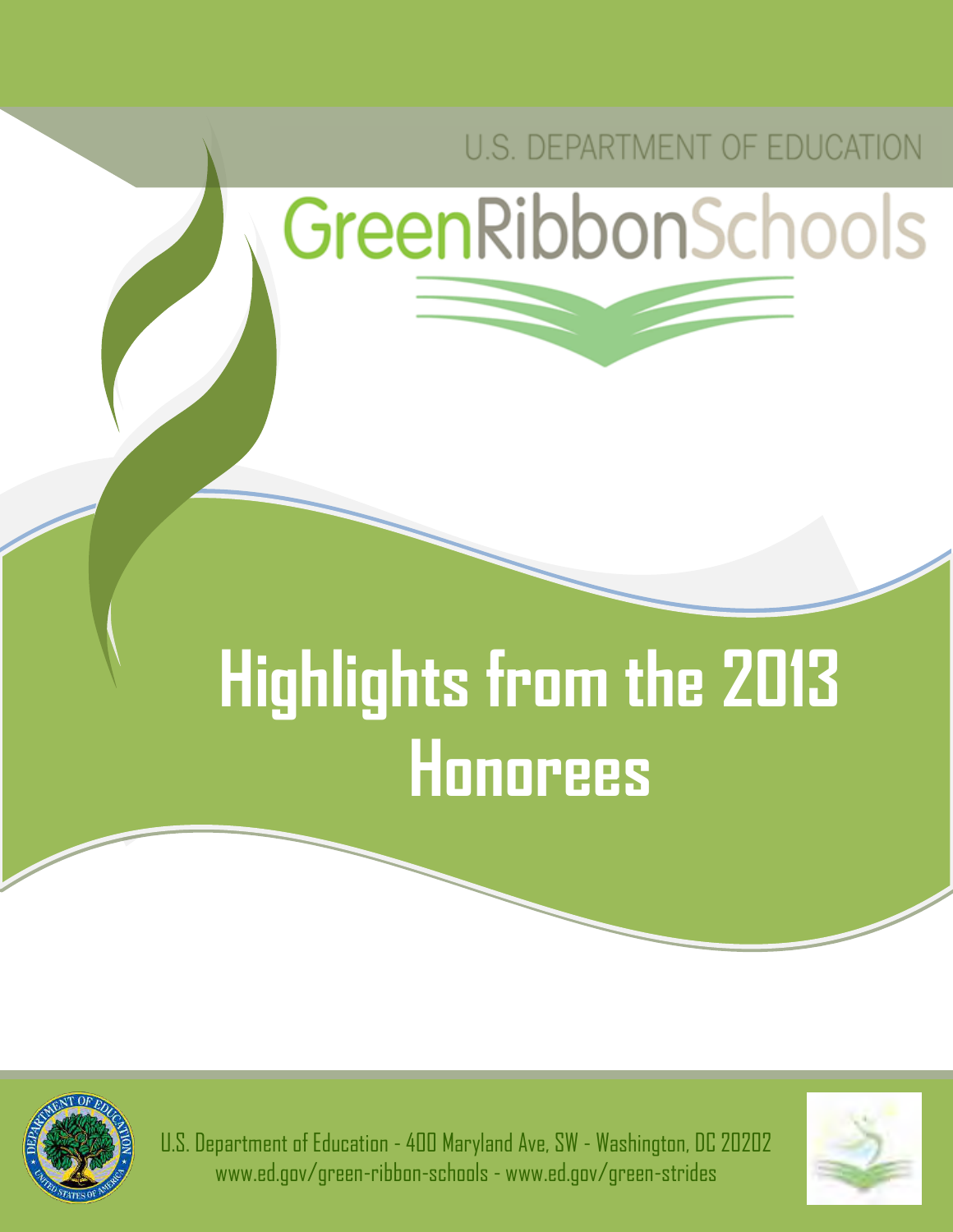

Students participate in Discovery Camp programs in grades 4-7. Each grade spends up to five days at the Discovery Camp's outdoor facility, where they participate in programs focused on team building and outdoor education. Enrichment clusters offered that encourage physical well-being have included trailblazing, EnviRUNmental, hiking and survival skills, first aid, martial arts, organic gardening, and Frank-N-Foods. Afterschool fitness classes are offered to students, parents, and faculty. Classes have included yoga and Zumba. Perhaps the most popular event with both students and faculty is the school's Friday Dance. Every Friday, after each lunch wave, virtually everyone joins in for a 10-minute dance party at which students, parents, teachers, custodians, cafeteria workers and even school police officers all let go and dance!

### *Delaware*

#### **St. Andrew's School, Middletown, DE**

#### *Rallying against climate change in the capital; protecting health at home*

St. Andrews uses sustainability and the environment as a context for learning STEM thinking skills and content knowledge. Thirty percent of the graduating class took AP Environmental Science and all students scored a three or higher on the exam. St. Andrews obtained a grant from the Greenwatch Institute which has allowed students at the school to work with the University of Delaware to determine water quality trends and best practices for monitoring water quality in the school's Noxontown Pond. Students actively participate in the reforestation of 100 acres that also protects the watershed for Noxontown Pond and work with students at Townsend Elementary to plant plugs and trees at the headwaters of Noxontown Pond.

The school integrates environmental studies into nearly every subject, from chemistry to film to mathematics to the school's project-based physics curriculum. Students have made films designed to educate the community about recycling, have a unit on the environment in a senior ethics class, and learn about the historical origins of the American environmental movement. Chemistry courses study green technology, and students are offered environmental science as a lab course. The school's sports offerings include organic gardening and forestry.

St. Andrews School's orientation includes a class in which students are acquainted with the importance of recycling and energy conservation. Students participate in sustainability trips abroad during breaks and outdoor education in both  $9<sup>th</sup>$  and  $10<sup>th</sup>$ grade. Students and faculty of St. Andrews School received the 2012 Governor's Agriculture and Urban Conservation Award. St. Andrews chartered buses and canceled classes to allow students to attend a major climate rally in Washington,